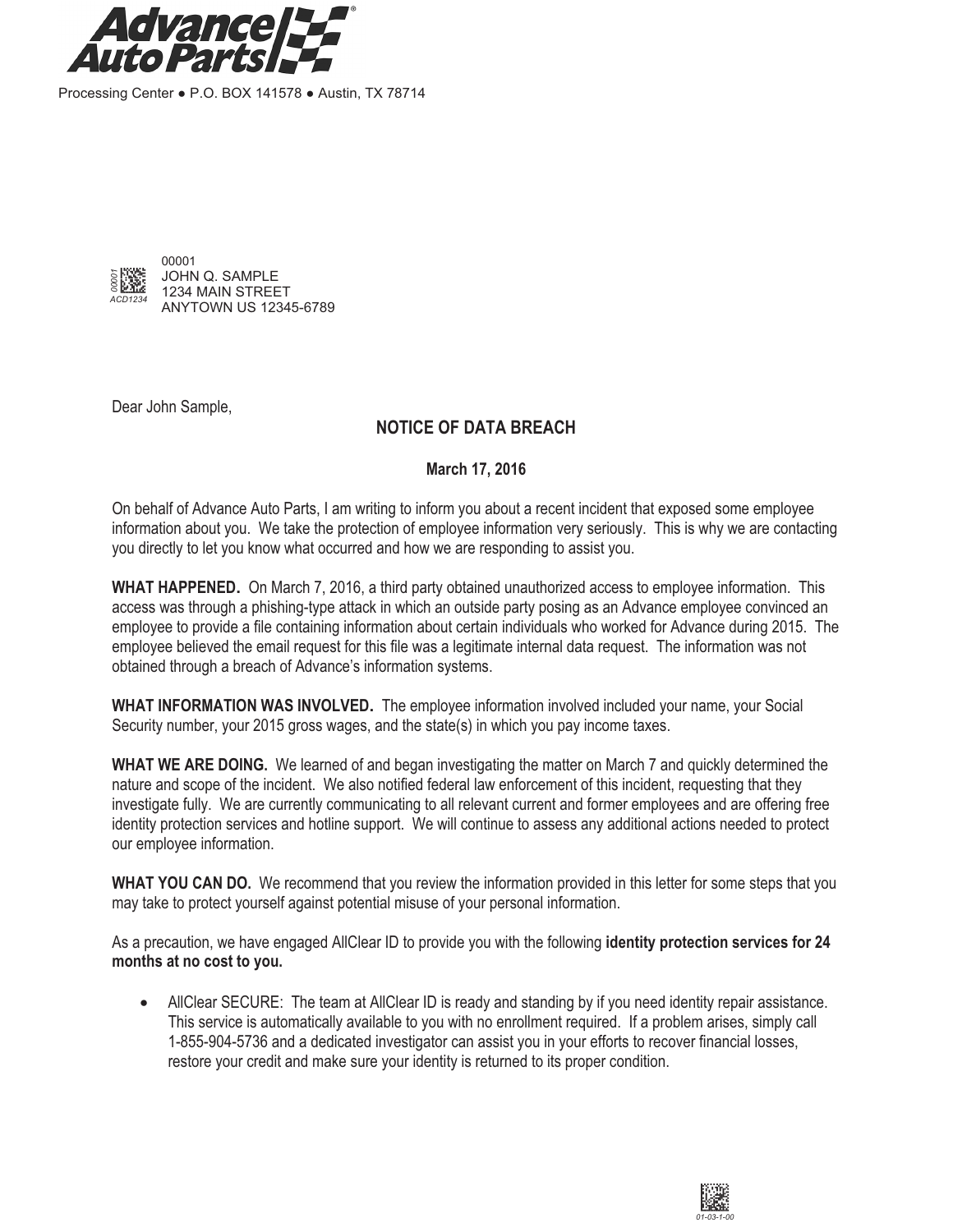AllClear PRO: This service offers additional layers of protection including credit monitoring and a \$1 million identity theft insurance policy. To use the PRO service, you will need to provide your personal information to AllClear ID. You may sign up online at enroll.allclearid.com or by phone by calling 1-855-904-5736 using the following Redemption Code: Redemption Code.

You should remain vigilant for incidents of fraud and identity theft, including by regularly reviewing your account statements and monitoring free credit reports. If you discover any suspicious or unusual activity on your accounts or suspect identity theft or fraud, be sure to report it immediately to your financial institutions.

In addition, you may contact the Federal Trade Commission ("FTC") or law enforcement to report incidents of identity theft or to learn about steps you can take to protect yourself from identity theft. To learn more, you can go to the FTC's Web site, at www.consumer.gov/idtheft, or call the FTC at (877) IDTHEFT (438-4338), or write to Federal Trade Commission, Consumer Response Center, 600 Pennsylvania Avenue, NW, Washington, DC 20580.

You may also periodically obtain credit reports from each nationwide credit reporting agency. If you discover information on your credit report arising from a fraudulent transaction, you should request that the credit reporting agency delete that information from your credit report file. In addition, under federal law, you are entitled to one free copy of your credit report every 12 months from each of the three nationwide credit reporting agencies. You may obtain a free copy of your credit report by going to www.AnnualCreditReport.com or by calling (877) 322-8228. You may contact the nationwide credit reporting agencies at:

| Equifax                | Experian         | TransUnion                              |
|------------------------|------------------|-----------------------------------------|
| (800) 525-6285         | (888) 397-3742   | (800) 916-8800                          |
| P.O. Box 740241        | P.O. Box 9701    | <b>Fraud Victim Assistance Division</b> |
| Atlanta, GA 30374-0241 | Allen, TX 75013  | P.O. Box 2000                           |
| www.equifax.com        | www.experian.com | Chester, PA 19022                       |
|                        |                  | www.transunion.com                      |

In addition, you may obtain additional information from the FTC and the credit reporting agencies about fraud alerts and security freezes. You can add a fraud alert to your credit report file to help protect your credit information. A fraud alert can make it more difficult for someone to get credit in your name because it tells creditors to follow certain procedures to protect you, but it also may delay your ability to obtain credit. You may place a fraud alert in your file by calling just one of the three nationwide credit reporting agencies listed above. As soon as that agency processes your fraud alert, it will notify the other two agencies, which then must also place fraud alerts in your file. In addition, you can contact the nationwide credit reporting agencies at the following numbers to place a security freeze to restrict access to your credit report:

Equifax – (800) 349-9960 Experian – (888) 397-3742 TransUnion – (888) 909-8872

You will need to supply your name, address, date of birth, Social Security number and other personal information. The fee to place a credit freeze varies based on where you live. After receiving your request, each credit reporting agency will send you a confirmation letter containing a unique PIN or password that you will need in order to lift or remove the freeze. You should keep the PIN or password in a safe place.

Additionally, the FTC and the Internal Revenue Service ("IRS") both generally recommend that individuals who believe that they may be at risk of taxpayer refund fraud should, in addition to the above-described steps, file their income taxes as soon as possible. The IRS further suggests that a taxpayer who is an actual or potential victim of identity theft complete and submit to the IRS Form 14039 (Identity Theft Affidavit). Form 14039 is available at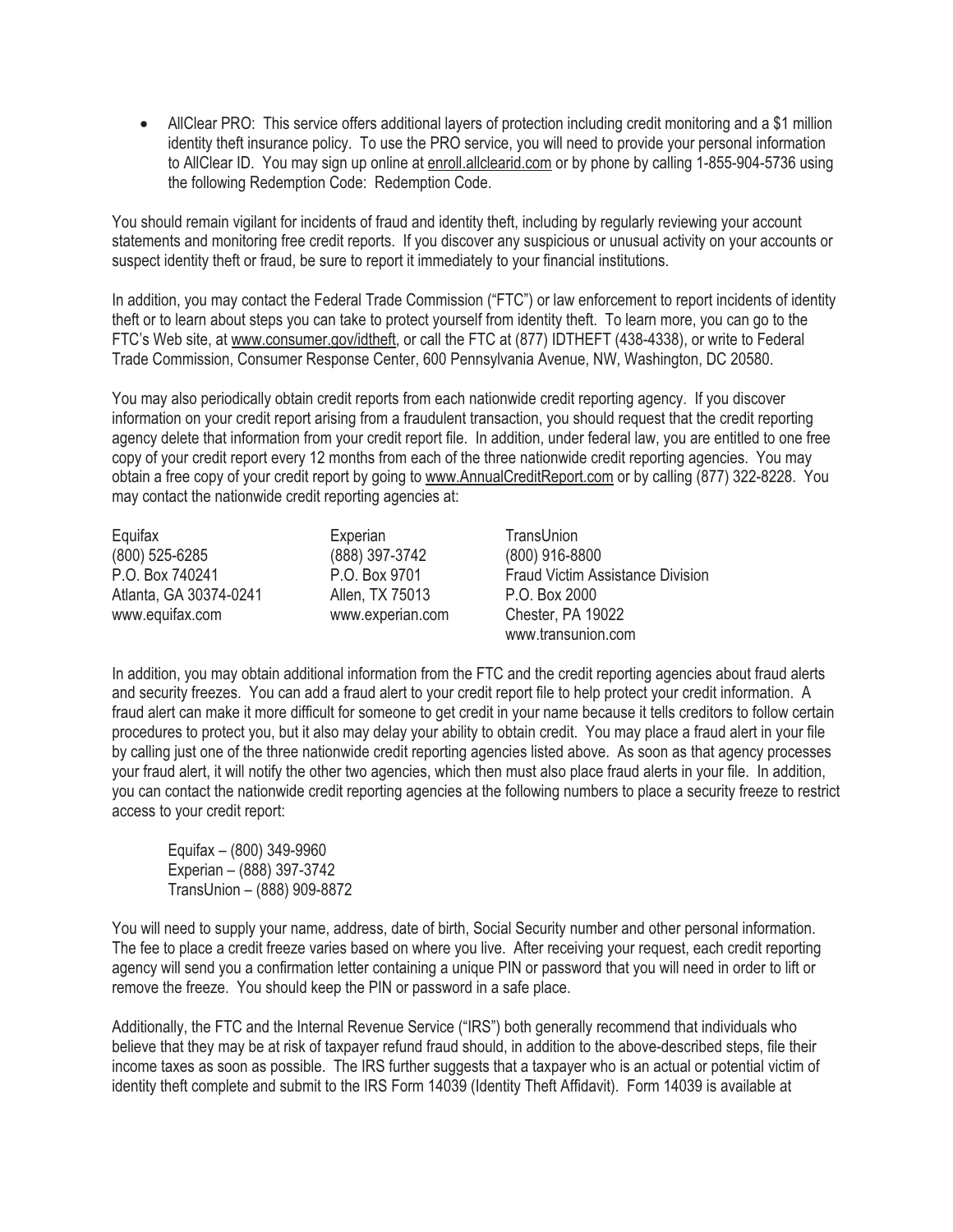https://www.irs.gov/pub/irs-pdf/f14039.pdf. Upon receipt of this affidavit, the IRS may flag your taxpayer account to identify questionable activity.

FOR MORE INFORMATION. Please know that we sincerely regret any inconvenience or concern this incident may cause you. We have established a **dedicated hotline** that you can call if you have questions regarding this incident. The toll-free hotline number is 1-855-904-5736. You may also go to a **dedicated website** at aap.allclearid.com to obtain additional information.

Sincerely,

 $\mathscr{D}$ 

Tammy Moss Finley Executive Vice President, Human Resources and General Counsel